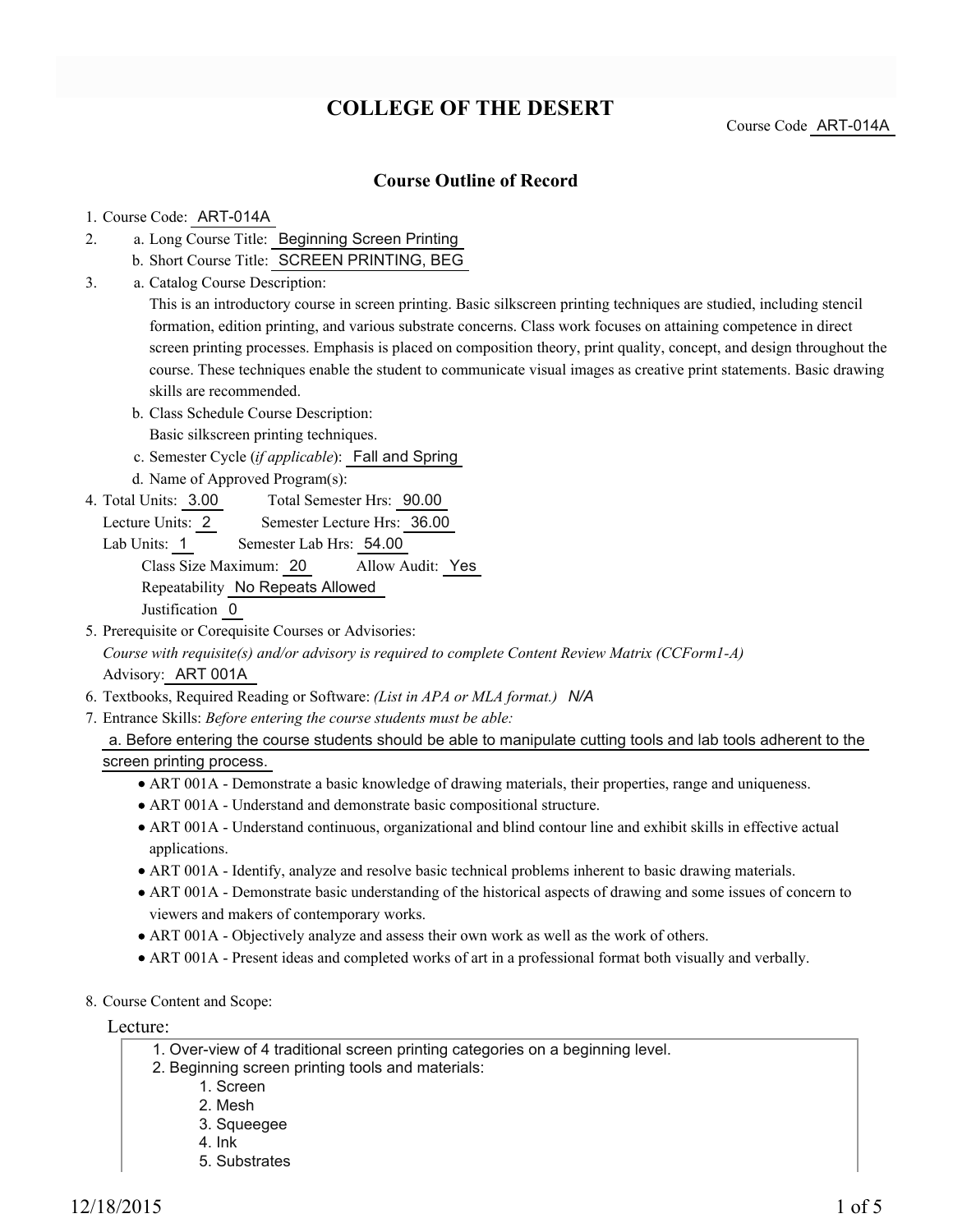- 6. Maintenance and clean-up of lab tools and equipment
- 3. Beginning level stencil formation techniques
	- 1. Paper stencil
	- 2. Reduction stencil
	- 3. Historic Tusche and Glue stencils
	- 4. Photographic stencils
- 4. Beginning screen printing technical issues
	- 1. Squeegee variable factors
	- 2. Ink viscosity and deposit
	- 3. Substrate/ink compatibility
	- 4. Edition parameters and ethics
- 5. Basic screen printing history and philosophy
	- 1. Historical development of screen printing
	- 2. Contemporary possibilities
- 6. Beginning elements and principles of design and compositional structure
- 7. Color theory information on a beginning level
- 8. Beginning level discussions of aesthetic concerns; objective and subjective

Lab: *(if the "Lab Hours" is greater than zero this is required)*

1. Understand and utilize beginning screen printing tools and materials.

2. Understand beginning level stencil formation techniques and successfully create a stencil print that

incorporates basic two-dimensional design elements and principles.

3. Understand and be able to solve beginning screen printing technical issues.

9. Course Student Learning Outcomes:

1. Identify, analyze and resolve beginning level technical processes and variable factors inherent to the screen printing process.

10. Course Objectives: Upon completion of this course, students will be able to:

a. Identify the four traditional categories of screen printmaking.

b. Demonstrate beginning skills in hand screen printing methods.

c. Demonstrate a beginning level understanding of the historical, philosophical, and aesthetic aspects of the screen printing process.

d. Identify, analyze and resolve basic technical problems inherent to beginning screen printing process.

e. Objectively analyze their own work as well as the work of others in a group critique format.

f. Professionally present beginning level ideas and completed works of art both visually and verbally.

- 11. Methods of Instruction: *(Integration: Elements should validate parallel course outline elements)* 
	- a. Activity
	- b. Demonstration, Repetition/Practice
	- c. Discussion
	- d. Individualized Study
	- e. Laboratory
	- f. Lecture
	- g. Observation
	- h. Participation
	- i. Self-exploration
	- j. Technology-based instruction

#### Other Methods:

Critique method of discussion Textbook studies Videos, DVDs, and other related media technologies

12. Assignments: (List samples of specific activities/assignments students are expected to complete both in and outside of class.) In Class Hours: 90.00

Outside Class Hours: 72.00

a. In-class Assignments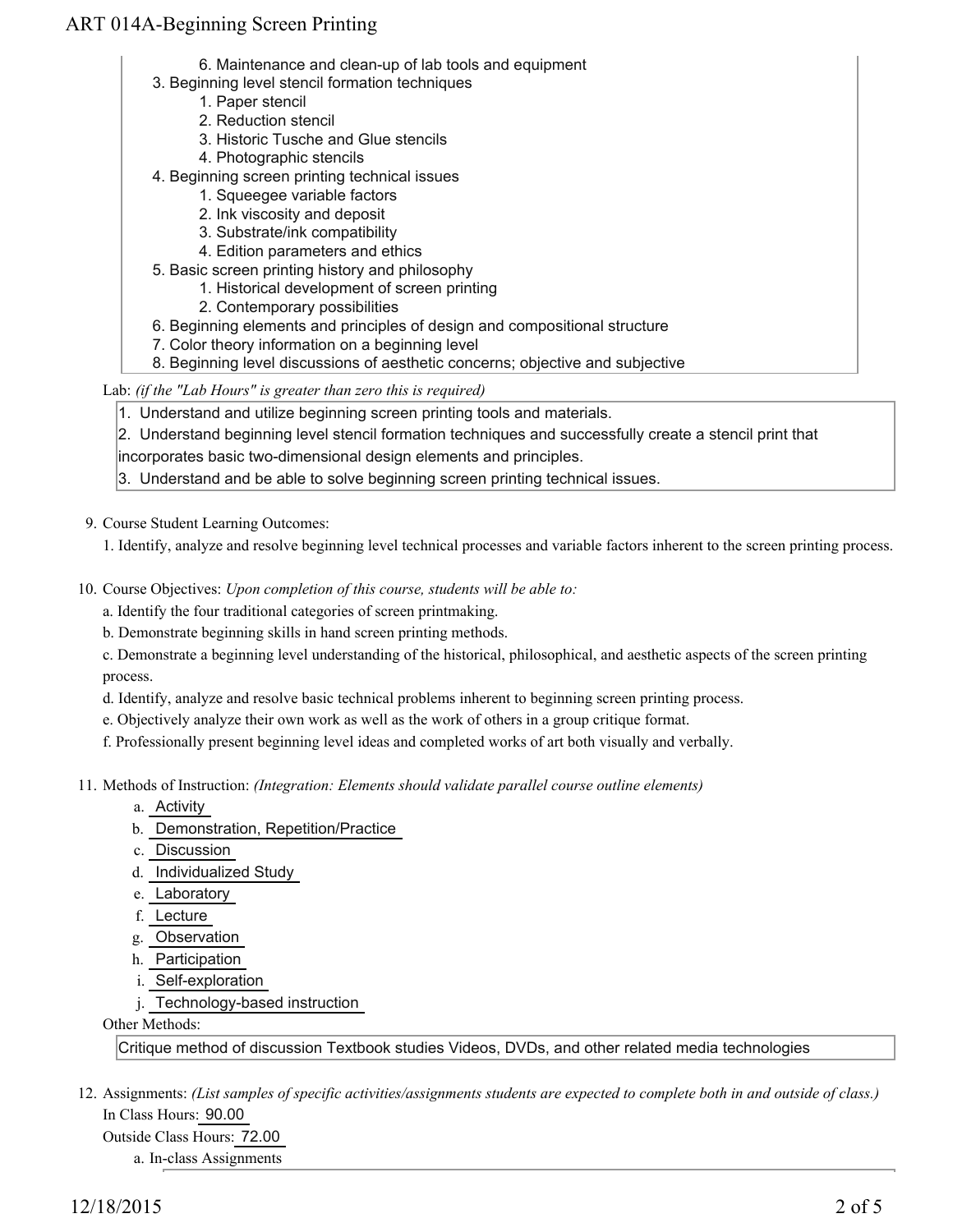## Paper stencil

Using techniques demonstrated in class, create a one-color screen print on various colors of construction paper. Make the stencil by cutting wax paper with an exacto knife. The water-based ink will attach the stencil to the underside of the screen. Make at least 10 prints. Choose most successful print to submit for a grade.

### Small edition of identical prints

Generate a 8 ½" X 11" transparency by using hand-drawn ink techniques on mylar, computer generated imagery, transparent photo-copy, or photographic litho film. As demonstrated in class, coat photographic direct emulsion onto your screen, and after it dries, expose and wash-out the screen. Prepare screen for printing and, using registration guides, print a one-color edition on quarter-sheets of archival printmaking paper. Make an edition of at least of *10 identical prints*. Additional prints with color variations using monoprint techniques demonstrated in class may also be explored. Sign and number the edition, and mat one print for critique.

#### Multi-color register edition

Design and print an image with a minimum of three stencil colors. Make a minimum of 6 prints with successful registration. Combinations of paper stencils and direct photo emulsion stencils are acceptable.

#### Printing on an alternative substrate

Collaborate with classmates to create a design of up to 4 colors, which can be printed by the group to promote the class or the visual arts. Following demonstrations of plasticsol wet-on-wet printing, use the fabric printing press and print on fabric sources together as a design team.

#### Reduction print

Create a 9" X 12" format on your screen by exposing a black piece of paper to screen that has been coated with photo emulsion. Within this format create a print by alternately printing and then blocking out areas of the screen with blockout, gradually reducing the amount of open screen area. Use at least three colors working from light to dark inks. Make an edition of at least 6 prints on archival printmaking paper. Beginning level final project

Using any combination of techniques or substrates discussed or demonstrated in class, develop a series of screen prints. Discuss ideas with instructor before beginning the project. Write a one-page essay/ artist's statement about the project to present to the class.

#### b. Out-of-class Assignments

- 1. Complete assigned readings from sources discussed in class.
- 2. Apply basic design elements and principles to images in development for class assignments.

3. Use sketch book / journal format to experiment with basic images relevant to overall course and specific assignments. Use this format to also record electronic sources and web site information.

#### 13. Methods of Evaluating Student Progress: The student will demonstrate proficiency by:

- Written homework
- Critiques
- Guided/unguided journals
- Portfolios
- Laboratory projects
- Field/physical activity observations
- Computational/problem solving evaluations
- Presentations/student demonstration observations
- Group activity participation/observation
- Product/project development evaluation
- Self/peer assessment and portfolio evaluation
- Mid-term and final evaluations
- Student participation/contribution
- Student preparation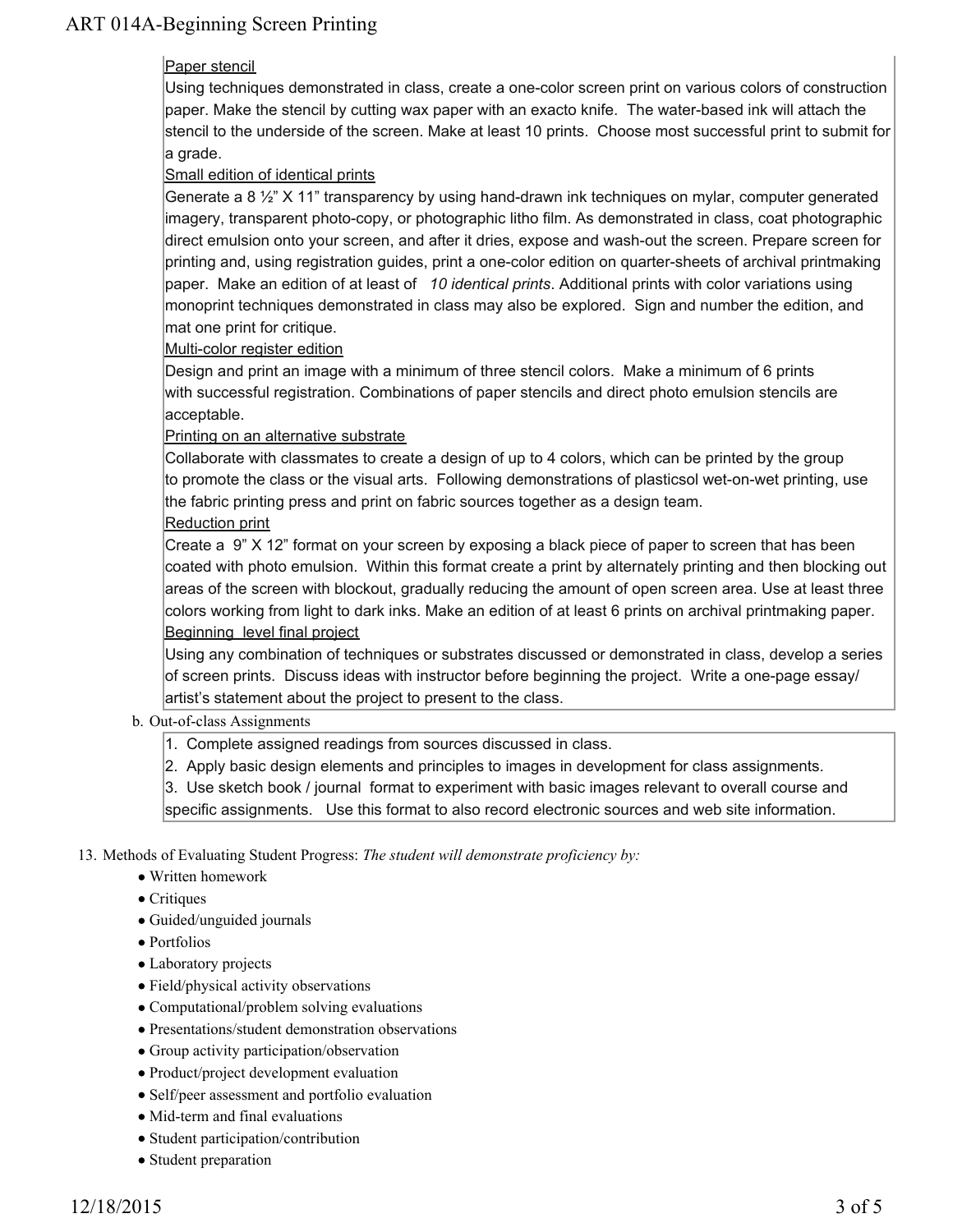- Oral and practical examination
- Behavior assessment
	- class participation
- Organizational/timelines assessment
- 14. Methods of Evaluating: Additional Assesment Information:
- 15. Need/Purpose/Rationale -- All courses must meet one or more CCC missions.

PO-GE C3 – Arts, Humanities, and Culture

 Show how and why the visual and performing arts are unique and how inherent meaning in the arts transcends written and verbal communication;

Effectively communicate and express themselves and make themselves understood through visual, auditory,

tactile, and symbolic means.

IO - Aesthetics

Utilize the creative process to explain universal values such as beauty and truth.

Apply imagination to artistic expression.

Value appearance in terms of how pleasing it is in movement, form, and function.

16. Comparable Transfer Course

| <b>University System</b> | Campus             | <b>Course Number</b> | <b>Course Title</b> | <b>Catalog Year</b> |
|--------------------------|--------------------|----------------------|---------------------|---------------------|
| - CSU                    | CSU Channel Island | ART 390              | Screen Printing     | 2015                |

17. Special Materials and/or Equipment Required of Students:

Archival printmaking paper, newsprint, scissors, tape, permanent marker and other drawing tools.

Required Material? 18. Materials Fees:

## **Material or Item Cost Per Unit Total Cost**

19. Provide Reasons for the Substantial Modifications or New Course:

## Periodic review

- a. Cross-Listed Course *(Enter Course Code)*: *N/A* b. Replacement Course *(Enter original Course Code)*: *N/A* 20.
- 21. Grading Method *(choose one)*: Letter Grade Only
- 22. MIS Course Data Elements
	- a. Course Control Number [CB00]: CCC000308242
	- b. T.O.P. Code [CB03]: 100200.00 Art
	- c. Credit Status [CB04]: D Credit Degree Applicable
	- d. Course Transfer Status [CB05]: A = Transfer to UC, CSU
	- e. Basic Skills Status [CB08]: 2N = Not basic skills course
	- f. Vocational Status [CB09]: Not Occupational
	- g. Course Classification [CB11]: Y Credit Course
	- h. Special Class Status [CB13]: N Not Special
	- i. Course CAN Code [CB14]: *N/A*
	- j. Course Prior to College Level [CB21]: Y = Not Applicable
	- k. Course Noncredit Category [CB22]: Y Not Applicable
	- l. Funding Agency Category [CB23]: Y = Not Applicable
	- m. Program Status [CB24]: 2 = Stand-alone